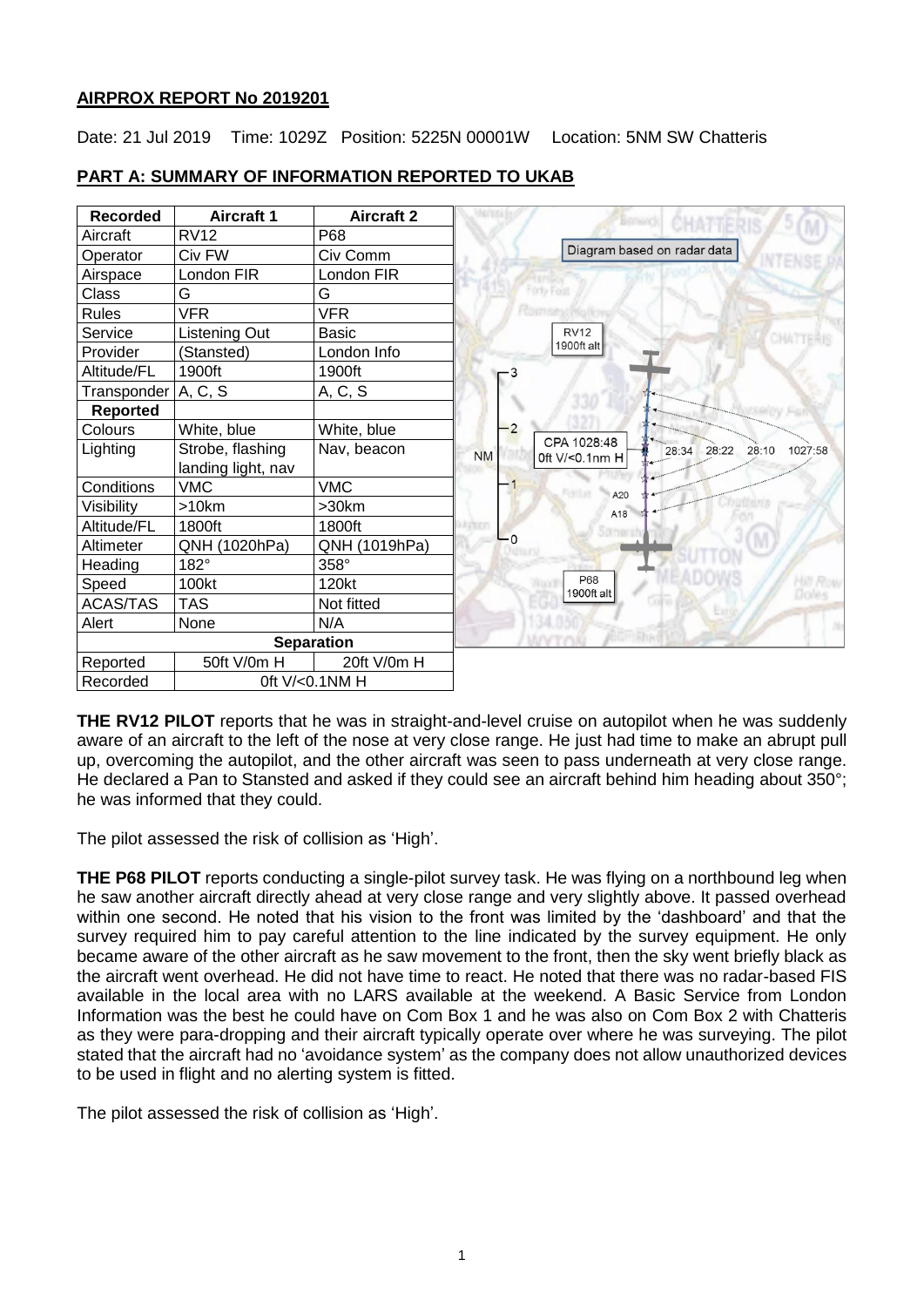#### **Factual Background**

The weather at Stansted was recorded as follows:

METAR EGSS 211020Z AUTO 22010KT 9999 SCT033 SCT043 21/13 Q1021=

#### **Analysis and Investigation**

#### **UKAB Secretariat**

The RV12 and P68 pilots shared an equal responsibility for collision avoidance and not to operate in such proximity to other aircraft as to create a collision hazard<sup>1</sup>. If the incident geometry is considered as head-on or nearly so then both pilots were required to turn to the right<sup>2</sup>.

#### **Summary**

An Airprox was reported when an RV12 and a P68 flew into proximity near Chatteris at 1029Z on Sunday 21<sup>st</sup> July 2019. Both pilots were operating under VFR in VMC, the P68 pilot in receipt of a Basic Service from London Information and the RV12 pilot not in receipt of a FIS.

## **PART B: SUMMARY OF THE BOARD'S DISCUSSIONS**

Information available consisted of reports from both pilots and radar photographs/video recordings. Relevant contributory factors mentioned during the Board's discussions are highlighted within the text in bold, with the numbers referring to the Contributory Factors table displayed in Part C.

The Board first considered the pilots' actions and noted that neither was in receipt of a FIS that required a controller to monitor surrounding traffic (**CF1**). The P68 pilot had stated that he was not able to obtain a surveillance based FIS and members wondered whether Lakenheath could have done so. Members then turned to the nature of a survey task and agreed that it may not be conducive to a robust lookout; on-board equipment and the demands of the survey line may be such that a pilot's attention is focused elsewhere (**CF5**) than on maintaining an effective lookout scan. In this case members felt that the P68 operating company should consider more robust mitigations to MAC, given that the task was scheduled for a Sunday when there was a lack of LARS support. In this respect, although there was an operator in the rear of the aircraft, members felt that an additional front-seat observer would have been of benefit, along with a TAS that may have alerted the P68 pilot to the approaching RV12. The Board considered that the P68 operating company could have provided further mitigations against MAC for the survey task (**CF2**, **CF3**) and resolved to recommend as such.

The Board were unable to determine why the RV12 TAS did not alert on the converging P68 and, with no SA about each other's aircraft (**CF4**), mitigation against MAC was entirely dependent on see-andavoid. Unfortunately this barrier also did not function as desired (**CF6**); in the Board's opinion, neither pilot saw the other in time to materially affect separation at CPA. The radar picture and pilot descriptions were such that the Board unanimously agreed that a serious risk of collision had existed and that collision had been avoided by providence.

The Board noted that this was one of 4 Airprox involving survey aircraft that had been reviewed at the January Board and members further discussed the question of effective mitigations. It was agreed that lack of effective lookout seemed to be a persistent problem and this incident was of such seriousness that a recommendation should be made to the CAA that, 'The CAA to consider mandating additional cockpit crew to enable enhanced lookout for single-pilot survey operations'.

 $\overline{a}$ 

<sup>1</sup> SERA.3205 Proximity.

<sup>2</sup> SERA.3210 Right-of-way (c)(1) Approaching head-on.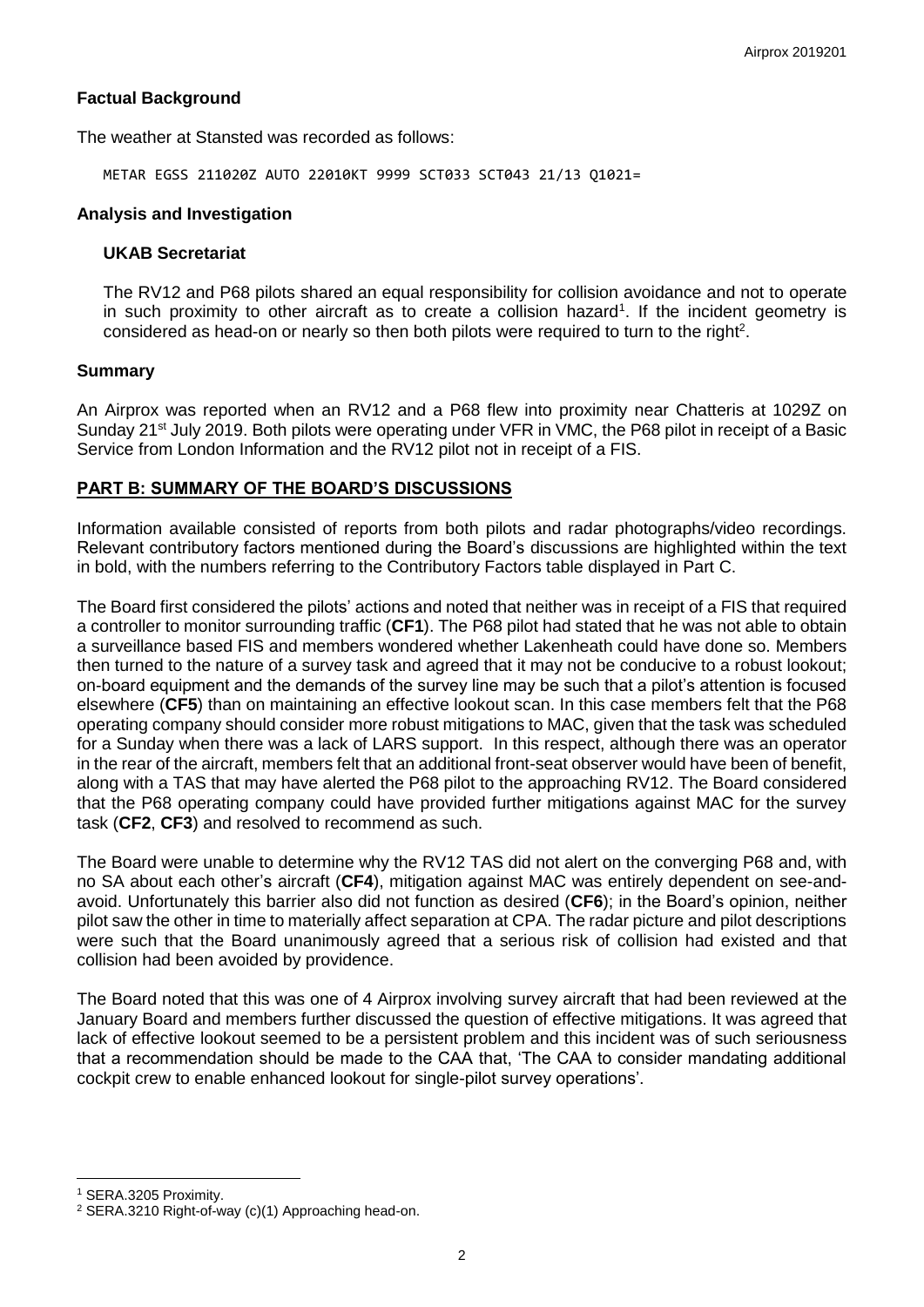# **PART C: ASSESSMENT OF CONTRIBUTORY FACTORS AND RISK**

## Contributory Factors:

|           | 2019201                                                        |                                                       |                                                                     |  |  |  |  |  |
|-----------|----------------------------------------------------------------|-------------------------------------------------------|---------------------------------------------------------------------|--|--|--|--|--|
| <b>CF</b> | Factor                                                         | <b>Description</b>                                    | Amplification                                                       |  |  |  |  |  |
|           | <b>Ground Elements</b>                                         |                                                       |                                                                     |  |  |  |  |  |
|           |                                                                | • Situational Awareness and Action                    |                                                                     |  |  |  |  |  |
| 1         | Contextual                                                     | • Situational Awareness and Sensory Events            | Not required to monitor the aircraft under the agreed<br>service    |  |  |  |  |  |
|           | <b>Flight Elements</b>                                         |                                                       |                                                                     |  |  |  |  |  |
|           | • Regulations, Processes, Procedures and Compliance            |                                                       |                                                                     |  |  |  |  |  |
| 2         | Organisational                                                 | • Flight Operations Documentation and<br>Publications | Inadequate regulations or procedures                                |  |  |  |  |  |
|           | <b>• Tactical Planning and Execution</b>                       |                                                       |                                                                     |  |  |  |  |  |
| 3         |                                                                | • Any other event                                     | Absence of safety pilot                                             |  |  |  |  |  |
|           | • Situational Awareness of the Conflicting Aircraft and Action |                                                       |                                                                     |  |  |  |  |  |
| 4         | Contextual                                                     | • Situational Awareness and Sensory Events            | Generic, late, no or incorrect Situational Awareness                |  |  |  |  |  |
|           | • See and Avoid                                                |                                                       |                                                                     |  |  |  |  |  |
| 5.        | <b>Human Factors</b>                                           | • Distraction - Job Related                           | Pilot looking elsewhere                                             |  |  |  |  |  |
| 6         | <b>Human Factors</b>                                           | • Monitoring of Other Aircraft                        | Non-sighting or effectively a non-sighting by one or<br>both pilots |  |  |  |  |  |

Degree of Risk: A.

Recommendation: 1. The P68 operating company considers further mitigations to MAC for survey operations.

> 2. The CAA to consider mandating additional cockpit crew to enable enhanced lookout for single-pilot survey operations.

#### Safety Barrier Assessment<sup>3</sup>

In assessing the effectiveness of the safety barriers associated with this incident, the Board concluded that the key factors had been that:

## **Ground Elements:**

**Situational Awareness of the Confliction and Action** were assessed as **not used** because neither pilot was in receipt of a service that required controller monitoring and action.

## **Flight Elements:**

**Regulations, Processes, Procedures and Compliance** were assessed as **partially effective** because the company operations manual did not sufficiently mitigate the MAC risk whilst conducting single-pilot survey operations.

**Tactical Planning and Execution** was assessed as **partially effective** because the RV12 pilot opted not to obtain a FIS (albeit LARS availability was reduced at the weekend).

 $\overline{a}$ <sup>3</sup> The UK Airprox Board scheme for assessing the Availability, Functionality and Effectiveness of safety barriers can be found on the [UKAB Website.](http://www.airproxboard.org.uk/Learn-more/Airprox-Barrier-Assessment/)